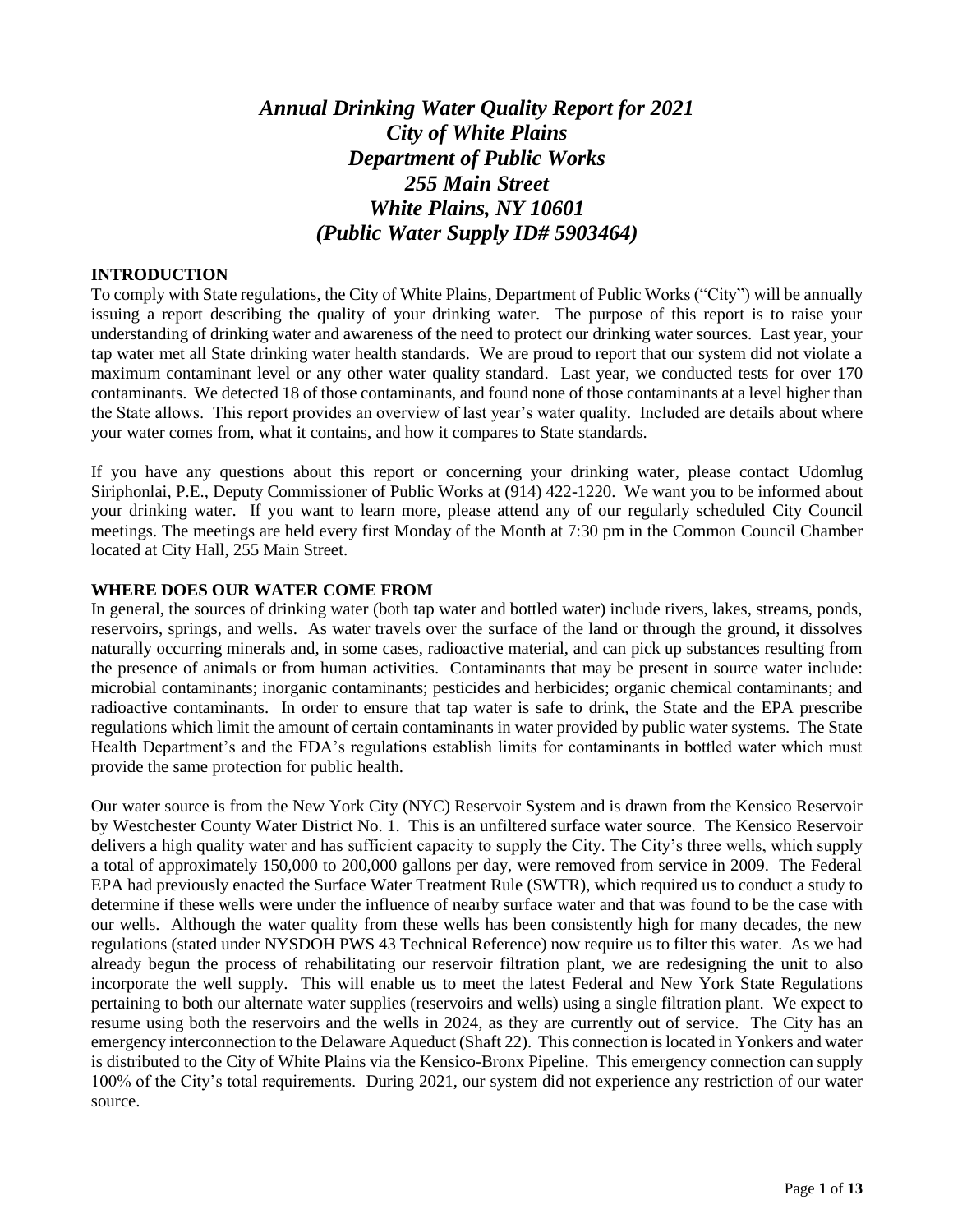The New York State Department of Health (NYDOH) has completed a source water assessment for this system, based on available information. Possible and actual threats to this drinking water source were evaluated. The state source water assessment includes a susceptibility rating based on the risk posed by each potential source of contamination and how easily contaminants can move through the subsurface to the wells. The susceptibility rating is an estimate of the potential for contamination of the source water, it does not mean that the water delivered to consumers is, or will become contaminated. While nitrates (and other inorganic contaminants) were detected in our water, it should be noted that all drinking water, including bottled drinking water, may be reasonably expected to contain at least small amounts of some contaminants from natural sources. The presence of contaminants does not necessarily indicate that the water poses a health risk. See section "*Are there contaminants in our drinking water?"* for a list of the contaminants that have been detected, if any. The source water assessments provide resource managers with additional information for protecting source waters into the future.

## **SOURCE WATER ASSESSMENT FOR RESERVOIR**

The source water assessment on the Reservoir #1 found no noteworthy risks to source water quality. The source water assessment for Reservoir #2 contains no discrete Potential Contaminant Sources and none of the land cover contaminant prevalence ratings were above the low risk category. However, because microbial contaminants in reservoirs are generally highly mobile, this drinking water intake has a susceptibility rating of "medium high" for protozoa and enteric bacteria and viruses.

Furthermore, reservoirs are normally susceptible to water quality problems caused by phosphorous addition from surface water runoff of fertilizers and soaps, but our reservoirs have substantial buffer distance from residential development.

## **SOURCE WATER ASSESSMENT FOR DUG WELLS**

The source water assessment for the groundwater sources has rated the dug wells as having a "medium-very high" susceptibility to microbials, protozoa, nitrites, nitrates, industrial solvents, metals, petroleum products, herbicides, pesticides and other industrial contaminants. These ratings are due primarily to the close proximity of permitted discharge facilities to the dug wells. This include industrial/commercial facilities and the associated industrial activity in the assessment area. In addition, the wells draw from an unconfined aquifer of high hydraulic conductivity. While the source water assessment rates our wells as being susceptible to microbials, please note that our water is disinfected to ensure that the finished water delivered into your home meets New York State's drinking water standards for microbial contamination.

A copy of the assessment, including a map of the assessment area, can be obtained by contacting us.

The NYSDOH has evaluated the susceptibility of water supplies statewide to potential contamination under the Source Water Assessment Program (SWAP), and their findings are summarized in the paragraph(s) below. It is important to stress that these assessments were created using available information and only estimate the *potential* for source water contamination. Elevated susceptibility ratings do not mean that source water contamination has or will occur. As your Public Water Supply (PWS), we provide treatment and regular monitoring to ensure the water delivered to consumers meets all applicable standards.

We obtain 100% of our raw water from New York City water supply system drawn from the Kensico Reservoir. Before it enters the Kensico Reservoir, water either comes from the Catskill/Delaware watersheds east of the Hudson River and/or from the Croton watershed in Putnam and Westchester Counties.

The reservoirs in the Catskill/Delaware watersheds lie within a mountainous rural area. They are relatively deep with little development along their shorelines. The main water quality concerns associated with land cover is agriculture, which can contribute microbial contaminants, pesticides, and algae-producing nutrients. There are also some potential contamination concerns associated with residential lands and associated wastewater discharges. There are also a number of other discrete facilities, such as landfills, chemical bulk storage, etc., that have the potential to impact local water quality, but large significant water quality problems associated with these facilities are unlikely, due to the size of the watershed and surveillance and management practices.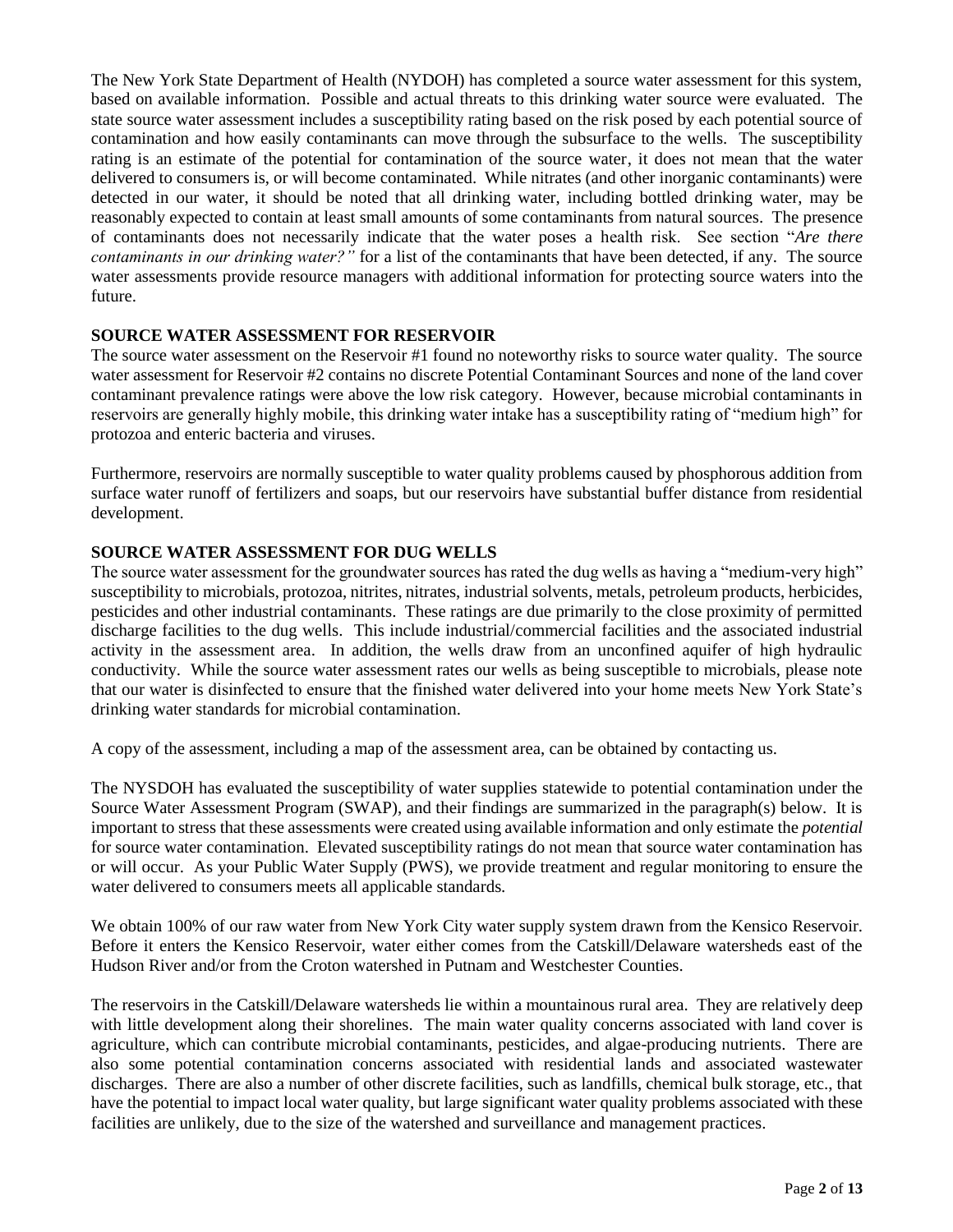The New York City Department of Environmental Protection (DEP) implements a series of programs to evaluate and protect source water quality within these watersheds. Their efforts focus on three important program areas:

- 1) The enforcement of strengthened watershed rules and regulations;
- 2) The acquisition and protection of watershed lands;
- 3) The implementation partnership programs that target specific sources of pollution in the watersheds.

Due to these intensive efforts, the SWAP methodologies applied to the rest of the state were not applied for this PWS. Additional information on the water quality and protection efforts in these New York City watersheds can be found at DEP's website [www.nyc.gov/dep/watershed.](http://www.nyc.gov/dep/watershed)

## **Treatment**

All treatment of the water sources supplying the City of White Plains are treated in accordance with the requirements of the New York State Department of Health as follows:

Chlorination – Chlorine is added to ensure bacteriologically safe water.

Corrosion Control – Westchester County Water District No. 1; which supplies water to the City of White Plains, constructed a corrosion control treatment facility to adjust pH with the additional of orthophosphate. This treatment began operation in December 1995.

Fluoridation – Our system is one of the many drinking water systems in New York State that provides drinking water with a controlled, low level of fluoride for consumer dental health protection. According to the United States Centers for disease control, fluoride is very effective in preventing cavities when present in drinking water at an optimal range from 0.7 to 1.2 mg/1(parts per million). The City of White Plains began fluoridation treatment of all water sources on October 1, 1972, as an additional public health measure. The Westchester County Commissioner of Health recently stated that the benefits of fluoridation are not appreciably heightened if the dosage is increased beyond the 0.7 mg/1 value. Accordingly, we instituted a reduction in dosing to this level. We will still reap the health benefits of fluoride treatment, while receiving the economics of significantly lowering our fluoride chemical treatment and storage tanks costs.

To ensure that the fluoride supplement in your water provides optimal dental protection, the State Department of Health requires that we monitor fluoride levels on a daily basis. During 2021, monitoring showed fluoride at levels in the optimal range 99% of the time. None of the monitoring results showed fluoride at levels that approach the maximum permitted value of 2.2 mg/1.

Filtration – Since August 5, 1999 the City of White Plains has utilized microfiltration for its surface water supply source consisting of two city-owned reservoirs (combined volume of just under 150,000,000 gallons) As previously noted, our microfiltration plant is being reconstructed to meet the latest regulations and incorporate the well into the system.

Ultraviolet Light Disinfection – Westchester County Water District No. 1, which supplies water to the City of White Plains, constructed ultraviolet disinfections facilities at the Orchard Street and Central Avenue Pump Stations. The Orchard Street Facility was placed into service on June 24, 2017, and the Central Avenue Facility was placed into service on March 13, 2018. Ultraviolet Light Disinfection treatment targets a microorganism known as cryptosporidium, which can cause gastrointestinal disorders and diarrhea.

## **FACTS AND FIGURES**

Our water system serves the entire city, an area of approximately 9.8 square miles. The City's residential population is approximately 60, 000. The water is distributed through approximately 160 miles of water mains to provide service to more than 10,000 metered accounts. The total amount of water produced in 2021 was 2462.0. million gallons. The daily average of water treated and pumped into the distribution system is 6.75 million gallons per day. Our highest single day was 10.5 million gallons. The amount of water delivered to customers was 2169.8 million gallons. This leaves an unaccounted for total of 292 million gallons, which is 11.9 percent of the water produced. Unaccounted for water represents water used to flush mains, fight fires, as well as losses from water mains breaks, and water service line leaks before the meter.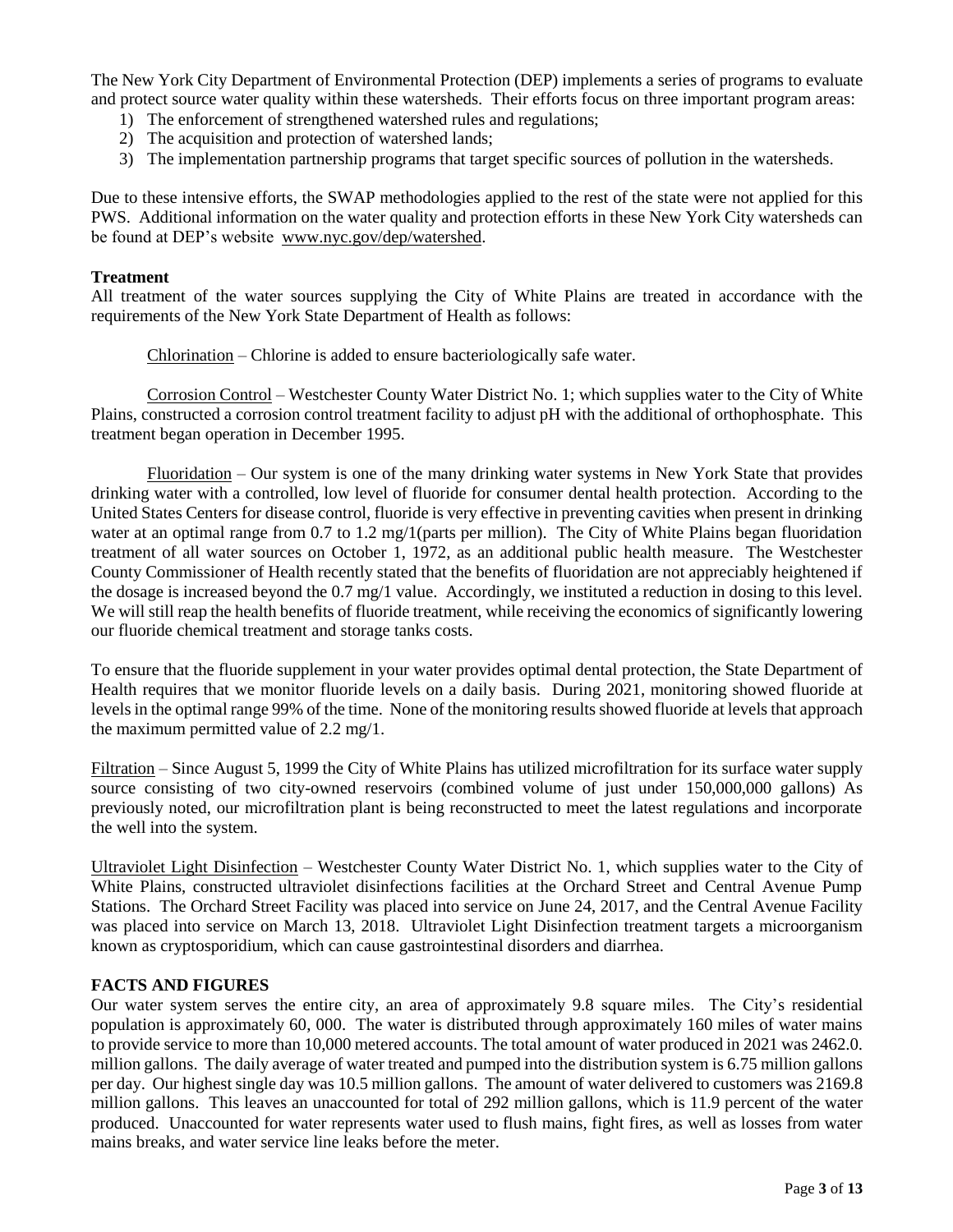The City has a progressive water structure wherein the unit rate escalates with increased usage. In 2021, White Plains water customers were charged at unit rates starting at \$2.77 per 100 cubic feet of water, and the average family of four (4) had an annual bill of \$314.03 (Among the lowest of water purveyors in Westchester County).

## **ARE THERE CONTAMINANTS IN OUR DRINKING WATER**

As the State regulations require, we routinely test your drinking water for numerous contaminants. These contaminants include: total coliform, turbidity, inorganic compounds, nitrate, nitrite, lead and copper, volatile organic compounds, total trihalomethanes, haloacetic acids, radiological and synthetic organic compounds. The table presented below depicts which compounds were detected in your drinking water. The State allows us to test for some contaminants less than once per year because the concentrations of these contaminants do not change frequently. Some of our data, though representative, are more than one year old.

Included as a supplement to this notice is a report of analytical testing results for contaminants required to be tested for by the United States Environmental Protection Agency and the New York State Department of Health. This supplement is available to consumers of the City of White Plains upon request.

It should be noted that all drinking water, including bottled drinking water, may be reasonably expected to contain at least small amounts of some contaminants. The presence of contaminants does not necessarily indicate that water poses a health risk. More information about contaminants and potential health effects can be obtained by calling the EPA's Safe Drinking Water Hotline (800-426-4791) or the Westchester County Health Department at (914) 813-5000.

The contaminants detected in your drinking water are included in the Table of Detected Contaminants. These contaminants include total coliform, turbidity, inorganic compounds, nitrate, lead and copper, total trihalomethanes, and haloacetic acids. Contaminants sampled for but not detected include cyanide, ammonia, antimony, arsenic, beryllium, mercury, thallium, selenium, cadmium, chromium, silver. Organic contaminants that were tested for and not detected in the source water include 3-Hydroxycarbofuran, Aldicarb, Aldicarb sulfone, Aldicarb sulfoxide, Carbaryl, Carbofuran, Methomyl, Oxamyl, Aldrin, Chlordane, Dieldrin, Endrin, Heptachlor, Expoxide, Lindane, Methoxychlor, PCB's, Propachlor, Toxaphene, 2,3,7,8,-TCDD (Dioxin), Diquat, Endothall, Glyphosate, 2,4,5,T,2,4-D, Dalpon, Dicamba, Dinoseb, Picloram, Silvex, 1,2-Dibromo 3-chloropropane, 1,2- Dibromoethane, Butachlor, Metolachlor, Metribuzin, Alachlor, Atrazine, Benzo(a)pyrene, bis(2-Ethylhexyl) adipate, bis(2-Ethylhexyl) phthalate. Hexachlorobenzene, Simazine, 1,1,1,2-tetrachloroethane, 1,1,1-trichloroethane, 1,1,2,2-trichloroethane, 1,1,2-trichloroethane, 1,1-dichloro-ethane, 1,1-dichloroethene, 1,1 dichloropropene, 1,2,3-trichloro-benzene, 1,2,3-trichloropropane, 1,2,4-trichlorobenzene, 1,2,4-trimethylbenzene, 1,2-dichlorobenzene, 1,2-dichloroethane, 1,2-dichloro-propane, 1,3,5-trimethylbenzene, 1,3 dichlorobenzene, 1,3-dichloro-propane, 1,4-dichlorobenzene, 2,2-dichloropropane, 2-butanone, 2-chlorotoluene, 4-chlorotoluene, Benzene, Bromobenzene, Bromochloromethane, Bromomethane, Carbon Tetachloride, Chllobenzene, Chloroethane, Chloromethane, cis1,2-dichloroethene, cis-1,3-dichloro-propene, Dibromomethane, Pentachlorophenol, Hexachlorocyclopentadience, PFOS/PFOA, 1,4 Dioxane. Dichlorodifluoromethane, Ethylbenzene, Hexachlorobutadience, Issopropylbenzene, Methy iso-butyl ketone, Methyltert-butyl ether, Methylene Chloride, N-butylenzene, N-propylbenzene, Naphthalene, O-Xylene, P & M-xylene, Pisopropyltoluene, SEC-butylenzene, Styrene, TERT-butylbenzene, Tetrachloroethene, Toluene, trans-1,2 dichloroethene, trans-1,3-dichloropropene, Trichloroethene, Trichlorofluoromethane, and Vinyl chloride, Radiological contaminants tested for and not detected in the water include Strontium-90, and tritium. Unregulated contaminants that were tested for and not found in the source water are Perchlorate, DCPA di-acid, 2,4- Dinitrotoluene, 2,6-Dinitrotoluene, 4,4-DDE, Acetochlor, EPTC, Molinate, Terbacil, and Nitrobenzene.

The results of the lead and copper testing performed in 2020 fell below the action level threshold. Therefore, additional lead and copper testing is not required until June 2023.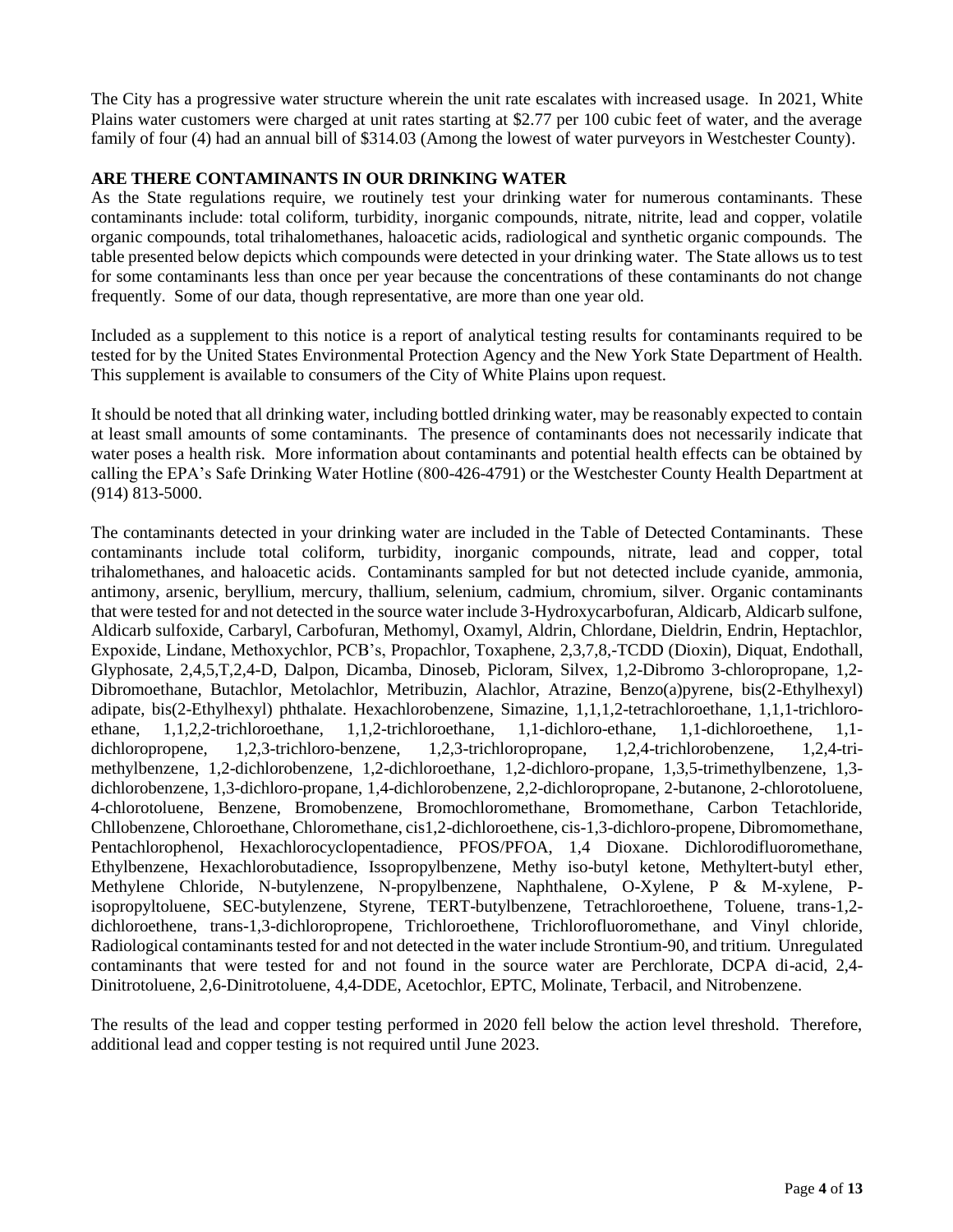|                                                           |                            |                          |                                                   | <b>Table of Detected Contaminates</b> |             |                                           |                                                                                                      |
|-----------------------------------------------------------|----------------------------|--------------------------|---------------------------------------------------|---------------------------------------|-------------|-------------------------------------------|------------------------------------------------------------------------------------------------------|
| <b>Central Avenue Pumping Station Entry Point (CAPS)</b>  |                            |                          |                                                   |                                       |             |                                           |                                                                                                      |
| <b>Inorganic Chemicals &amp; Physical Characteristics</b> |                            |                          |                                                   |                                       |             |                                           |                                                                                                      |
| Contaminant                                               | <b>Violation</b><br>Yes/No | Date of<br><b>Sample</b> | Level<br><b>Detected</b><br>(Maximum<br>or Range) | Unit<br><b>Measurement</b>            | <b>MCLG</b> | <b>Regulatory Limit</b><br>(MCL,TT or AL) | <b>Likely Source of</b><br>Contamination                                                             |
| Chlorides                                                 | N <sub>o</sub>             | 6/2021                   | 14.1                                              | mg/L                                  | n/a         | <b>MCL 250</b>                            | Naturally occurring or road<br>salt                                                                  |
| Nitrate                                                   | N <sub>o</sub>             | 6/2021                   | 0.109                                             | mg/L                                  | 10          | $MCL$ 10                                  | Runoff from fertilizer use:<br>Leaching from septic tanks,<br>sewage; erosion of natural<br>deposits |
| Barium                                                    | N <sub>o</sub>             | 6/2021                   | 14.6                                              | ug/L                                  | 2000        | <b>MCL 2000</b>                           | Erosion of natural Deposits                                                                          |
| Fluoride                                                  | No                         | Daly                     | $\overline{0.30} - 0.93$<br>Avg. 0.70             | mg/L                                  | n/a         | <b>MCL 2.2</b>                            | Erosion of natural Deposits,<br>Water additive to promote<br>strong teeth                            |
| Sulfate                                                   | No                         | 6/2021                   | 3.73                                              | mg/L                                  | n/a         | <b>MCL 250</b>                            | Naturally occurring                                                                                  |
| Nickel                                                    | No                         | 6/2021                   | 0.424                                             | ug/L                                  | n/a         | <b>MCL 100</b>                            | Naturally occurring                                                                                  |
| Sodium <sup>(1)</sup>                                     | N <sub>o</sub>             | 6/2021                   | 10.1                                              | mg/L                                  | n/a         | n/a                                       | Naturally occurring or road<br>salt                                                                  |
| Turbidity <sup>(5)</sup>                                  | No                         | Daily                    | $0.31 - 1.00$<br>Avg. 0.63                        | <b>NTU</b>                            | n/a         | MCL <sub>5</sub>                          | Soil Runoff                                                                                          |
| Chlorine                                                  | No                         | Daily                    | 1.00-1.90<br>Avg. 1.52                            | mg/L                                  | n/a         | MCL <sub>4</sub>                          | Water additive used to<br>control microbes                                                           |
| Manganese                                                 | No                         | 6/2021                   | 9.22                                              | ug/L                                  | n/a         | <b>MCL 300</b>                            | Naturally occurring                                                                                  |
| Copper                                                    | <b>No</b>                  | 6/2021                   | 14.3                                              | ug/L                                  | 1300        | AL 1300                                   | Internal plumbing                                                                                    |
| Aluminum                                                  | N <sub>o</sub>             | 6/2021                   | 14.8                                              | ug/L                                  | n/a         | n/a                                       | Naturally occurring                                                                                  |
| Zinc                                                      | No                         | 6/2021                   | 4.53                                              | ug/L                                  | n/a         | <b>MCL 5000</b>                           | Naturally occurring                                                                                  |
| Iron                                                      | <b>No</b>                  | 6/2021                   | 25.5                                              | ug/L                                  | n/a         | <b>MCL 300</b>                            | Naturally occurring                                                                                  |

|                                                                            | <b>Central Avenue Pumping Station Entry Point (CAPS)</b> |                          |                                                   |                            |             |                                           |                                                    |  |  |  |  |  |
|----------------------------------------------------------------------------|----------------------------------------------------------|--------------------------|---------------------------------------------------|----------------------------|-------------|-------------------------------------------|----------------------------------------------------|--|--|--|--|--|
| <b>Radiological Contaminants</b>                                           |                                                          |                          |                                                   |                            |             |                                           |                                                    |  |  |  |  |  |
| Contaminant                                                                | <b>Violation</b><br>Yes/No                               | Date of<br><b>Sample</b> | Level<br><b>Detected</b><br>(Maximum or<br>Range) | Unit<br><b>Measurement</b> | <b>MCLG</b> | <b>Regulatory Limit</b><br>(MCL,TT or AL) | <b>Likely Source of</b><br>Contamination           |  |  |  |  |  |
| Gross Alpha Activity                                                       | N <sub>0</sub>                                           | 6/22/2021                | $1.5 \pm 0.9$                                     | pCi/L                      | n/a         | 15                                        | Decay of natural deposits<br>and manmade emissions |  |  |  |  |  |
| Gross Beta Activity                                                        | N <sub>0</sub>                                           | 6/22/2021                | $1.1 + 1.3$                                       | pCi/L                      | n/a         | 50                                        | Erosion of natural deposits                        |  |  |  |  |  |
| <b>Combined Radium</b><br>226 and Radium 228                               | N <sub>0</sub>                                           | 6/22/2021                | $0.65 + 0.69$                                     | pCi/L                      | n/a         | 5.                                        | Erosion of natural deposits                        |  |  |  |  |  |
| The state considers 50 pCi/L to be the level of concern for Beta Particles |                                                          |                          |                                                   |                            |             |                                           |                                                    |  |  |  |  |  |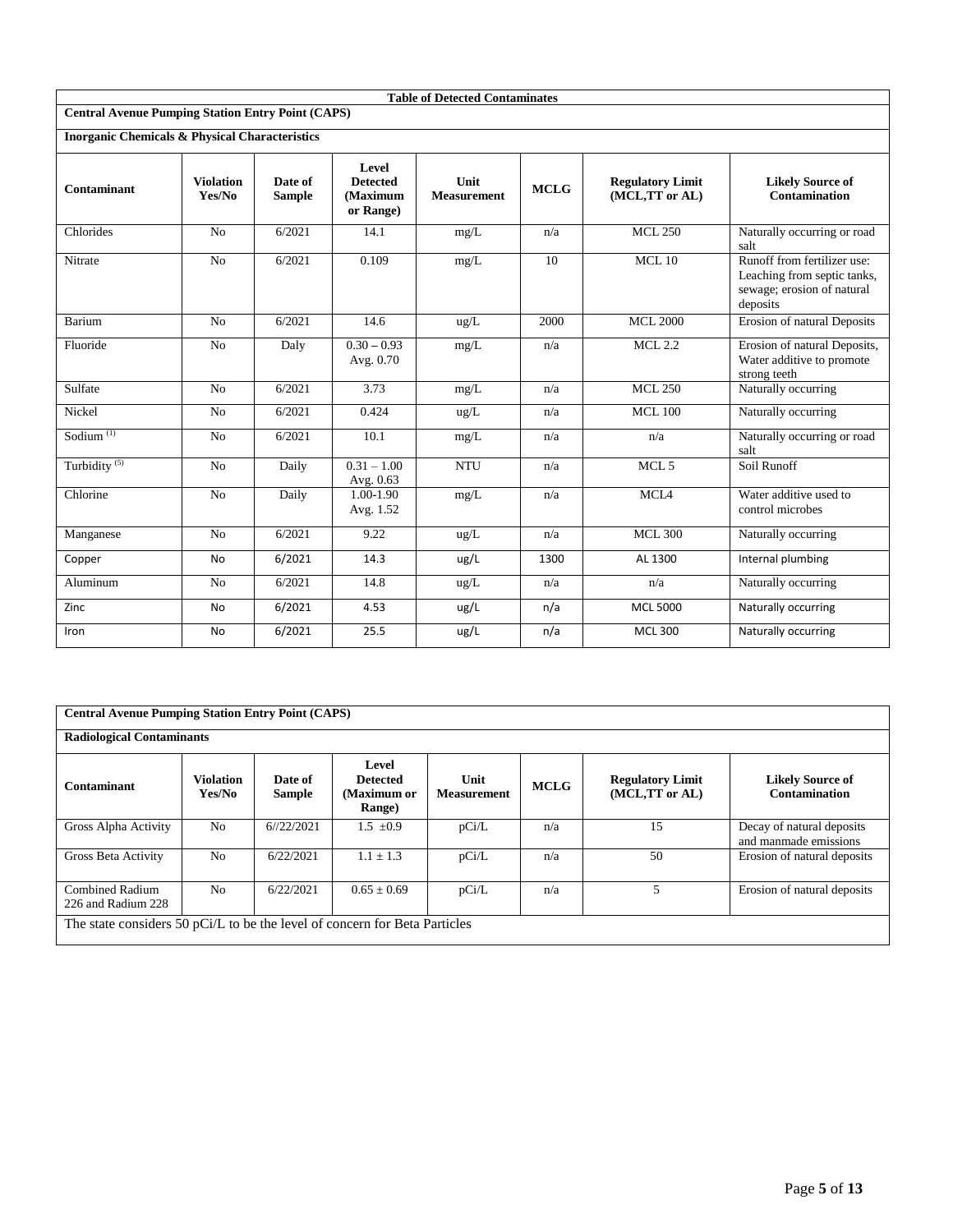| <b>Orchard Street Pumping Station Entry Point (OSPS)</b>  |                            |                          |                                                   |                            |             |                                           |                                                                                                   |
|-----------------------------------------------------------|----------------------------|--------------------------|---------------------------------------------------|----------------------------|-------------|-------------------------------------------|---------------------------------------------------------------------------------------------------|
| <b>Inorganic Chemicals &amp; Physical Characteristics</b> |                            |                          |                                                   |                            |             |                                           |                                                                                                   |
| Contaminant                                               | <b>Violation</b><br>Yes/No | Date of<br><b>Sample</b> | Level<br><b>Detected</b><br>(Maximum<br>or Range) | Unit<br><b>Measurement</b> | <b>MCLG</b> | <b>Regulatory Limit</b><br>(MCL,TT or AL) | <b>Likely Source of Contamination</b>                                                             |
| Chlorides                                                 | No                         | 6/2021                   | 14.5                                              | mg/L                       | n/a         | <b>MCL 250</b>                            | Naturally occurring or road salt                                                                  |
| Nitrate                                                   | No                         | 6/2021                   | 0.112                                             | mg/L                       | 10          | $MCL$ 10                                  | Runoff from fertilizer use:<br>Leaching from septic tanks,<br>sewage; erosion of natural deposits |
| Barium                                                    | No                         | 6/2021                   | 15.3                                              | ug/L                       | 2000        | <b>MCL 2.2</b>                            | <b>Erosion of Natural Deposits</b>                                                                |
| Fluoride                                                  | No                         | Daily                    | $0.57 - 0.83$<br>Avg. 0.70                        | mg/L                       | n/a         | <b>MCL 2.2</b>                            | Erosion of natural Deposits, Water<br>additive to promote strong teeth                            |
| Sulfate                                                   | No                         | 6/2021                   | 3.75                                              | mg/L                       | n/a         | <b>MCL 250</b>                            | Naturally occurring                                                                               |
| Nickel                                                    | No                         | 6/2021                   | 0.441                                             | ug/L                       | n/a         | N/A                                       | Naturally occurring                                                                               |
| Sodium $\overline{^{(1)}}$                                | No                         | 6/2021                   | 10.3                                              | mg/L                       | n/a         | N/A                                       | Naturally occurring or road salt                                                                  |
| Turbidity <sup>(5)</sup>                                  | No                         | Daily                    | $0.33 - 1.0$<br>Avg. 0.66                         | <b>NTU</b>                 | n/a         | MCL <sub>5</sub>                          | Soil Runoff                                                                                       |
| Chlorine                                                  | No                         | Daily                    | $1.40 - 1.80$<br>Avg. 1.58                        | mg/L                       | n/a         | MCIA                                      | Water additive used to control<br>microbes                                                        |
| Manganese                                                 | No                         | 6/2021                   | 10.4                                              | ug/L                       | n/a         | <b>MCL 3000</b>                           | Naturally occurring                                                                               |
| Copper                                                    | <b>No</b>                  | 6/2021                   | 3.70                                              | ug/L                       | 1300        | AL 1300                                   | Internal plumbing                                                                                 |
| Aluminum                                                  | No                         | 6/2021                   | 15.4                                              | ug/L                       | n/a         | n/a                                       | Naturally occurring                                                                               |
| Zinc                                                      | No                         | 6/2021                   | 2.83                                              | ug/L                       | n/a         | <b>MCL 5000</b>                           | Naturally occurring                                                                               |
| Iron                                                      | <b>No</b>                  | 6/2021                   | 25                                                | ug/L                       | n/a         | <b>MCL 300</b>                            | Naturally occurring                                                                               |

| <b>Orchard Street Pumping Station Entry Points (OSPS)</b>                  |                            |                          |                                                  |                            |             |                                                    |                                                     |
|----------------------------------------------------------------------------|----------------------------|--------------------------|--------------------------------------------------|----------------------------|-------------|----------------------------------------------------|-----------------------------------------------------|
| <b>Radiological Contaminants</b>                                           |                            |                          |                                                  |                            |             |                                                    |                                                     |
| <b>Contaminant</b>                                                         | <b>Violation</b><br>Yes/No | Date of<br><b>Sample</b> | Level<br><b>Detected</b><br>(Maxium of<br>Range) | Unit<br><b>Measurement</b> | <b>MCLG</b> | <b>Regulatory</b><br>Limit<br>(MCL,TT<br>or $AL$ ) | <b>Likely Source of</b><br><b>Contamination</b>     |
| Gross Alpha<br>Activity                                                    | N <sub>o</sub>             | 6/22/2021                | $1.3 \pm 0.8$                                    | pCi/L                      | n/a         | 15                                                 | Decay of natural<br>deposits & manmade<br>emissions |
| Gross Beta<br>Activity                                                     | N <sub>0</sub>             | 6/22/2021                | $2.1 \pm 1.3$                                    | pCi/L                      | n/a         | 50                                                 | Erosion of natural<br>deposits                      |
| Combined<br>Radium 226<br>and Radium<br>228                                | N <sub>o</sub>             | 6/22/2021                | $1.04 \pm 0.71$                                  | pCi/L                      | n/a         | 5                                                  | Erosion of natural<br>deposits                      |
| The state considers 50 pCi/L to be the level of concern for Beta Particles |                            |                          |                                                  |                            |             |                                                    |                                                     |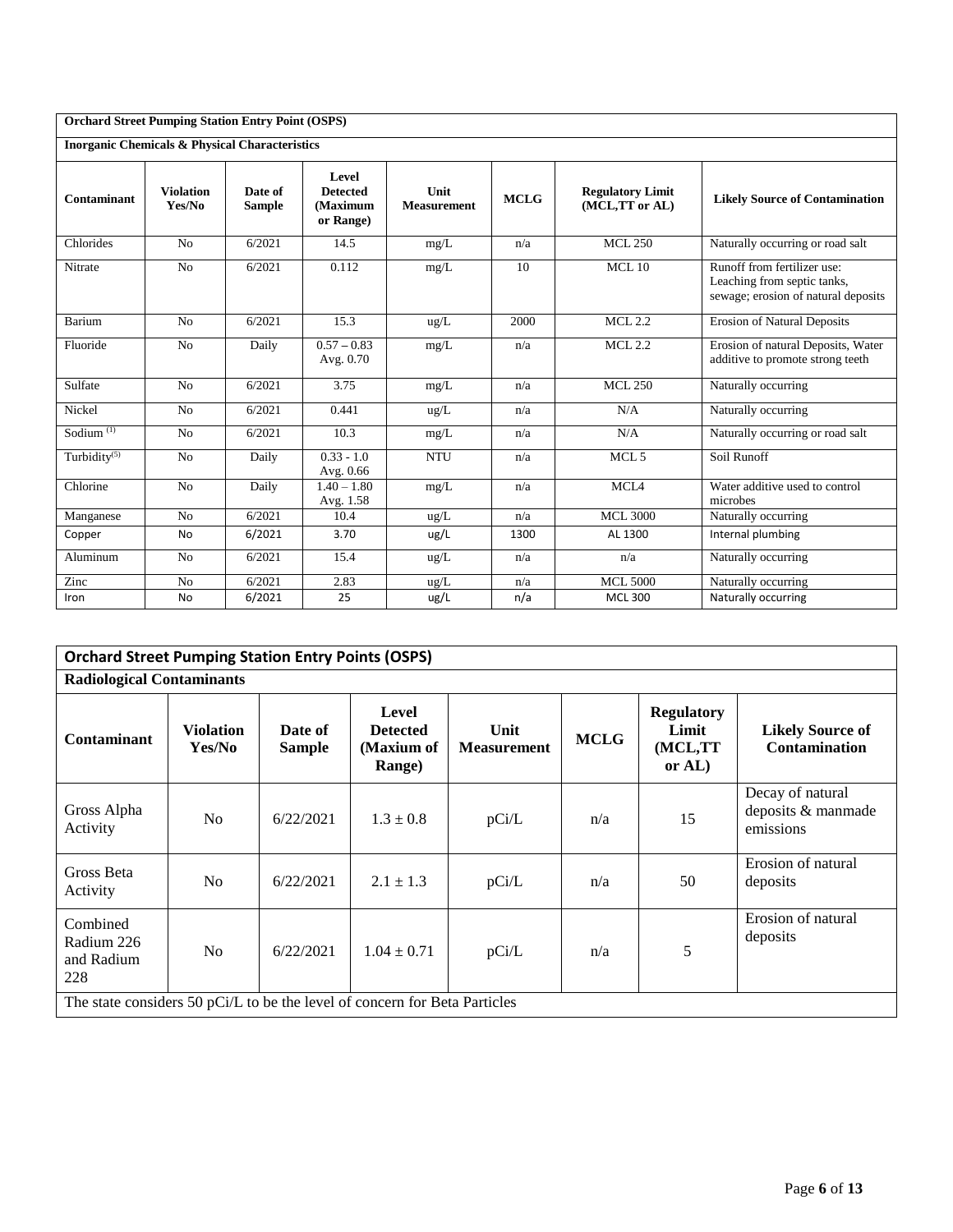| Source Water – Kensico Reservoir                                           |                            |                          |                                                           |                            |             |                                           |                                                    |  |  |  |  |
|----------------------------------------------------------------------------|----------------------------|--------------------------|-----------------------------------------------------------|----------------------------|-------------|-------------------------------------------|----------------------------------------------------|--|--|--|--|
| <b>Radiological Contaminants</b>                                           |                            |                          |                                                           |                            |             |                                           |                                                    |  |  |  |  |
| Contaminant                                                                | <b>Violation</b><br>Yes/No | Date of<br><b>Sample</b> | Level<br><b>Detected</b><br>(Maximum or<br><b>Range</b> ) | Unit<br><b>Measurement</b> | <b>MCLG</b> | <b>Regulatory Limit</b><br>(MCL,TT or AL) | <b>Likely Source of</b><br>Contamination           |  |  |  |  |
| Gross Alpha Activity                                                       | N <sub>o</sub>             | 10/15/2013               | 0.92                                                      | pCi/L                      | n/a         | 15                                        | Decay of natural deposits<br>and manmade emissions |  |  |  |  |
| Gross Beta Activity                                                        | N <sub>0</sub>             | 10/15/2013               | 0.69                                                      | pCi/L                      | n/a         | 50                                        | Erosion of natural deposits                        |  |  |  |  |
| <b>Combined Radium</b><br>226 and Radium 228                               | N <sub>0</sub>             | 10/15/2013               | 0.52                                                      | pCi/L                      | n/a         |                                           | Erosion of natural deposits                        |  |  |  |  |
| The state considers 50 pci/l to be the level of concern for Beta Particles |                            |                          |                                                           |                            |             |                                           |                                                    |  |  |  |  |

| <b>Source Water – Kensico Reservoir</b> |                            |                   |                                                   |                            |             |                                           |                                                 |  |  |  |
|-----------------------------------------|----------------------------|-------------------|---------------------------------------------------|----------------------------|-------------|-------------------------------------------|-------------------------------------------------|--|--|--|
| 1,4-Dioxane                             |                            |                   |                                                   |                            |             |                                           |                                                 |  |  |  |
| <b>Contaminant</b>                      | <b>Violation</b><br>Yes/No | Date of<br>Sample | Level<br><b>Detected</b><br>(Maximum or<br>Range) | Unit<br><b>Measurement</b> | <b>MCLG</b> | <b>Regulatory Limit</b><br>(MCL,TT or AL) | <b>Likely Source of</b><br><b>Contamination</b> |  |  |  |
| 1,4-Dioxane                             | No                         | 7/21/21           | 0.025                                             | $\text{ug/L}$              | n/a         |                                           | Industrial runoff                               |  |  |  |

| <b>Distribution System</b>      |                            |                                                     |                                                        |                            |             |                                                                                                              |                                                   |
|---------------------------------|----------------------------|-----------------------------------------------------|--------------------------------------------------------|----------------------------|-------------|--------------------------------------------------------------------------------------------------------------|---------------------------------------------------|
| <b>Physical Characteristics</b> |                            |                                                     |                                                        |                            |             |                                                                                                              |                                                   |
| Contaminant                     | <b>Violation</b><br>Yes/No | Date of<br><b>Sample</b>                            | <b>Level Detected</b><br>(Avg / Max)<br><b>Range</b> ) | Unit<br><b>Measurement</b> | <b>MCLG</b> | <b>Regulatory Limit</b><br>(MCL,TT or AL)                                                                    | <b>Likely Source of</b><br>Contamination          |
| Fluoride                        | N <sub>o</sub>             | 2021                                                | Avg 0.70<br>Max 0.96<br>$(0.25 - 0.96)$                | mg/L                       | n/a         | <b>MCL 2.2</b>                                                                                               | Water additive to<br>promote strong<br>teeth      |
| Ortho-<br>phosphate             | No                         | 2021                                                | Avg. 2.63<br>Max 3.23<br>$(1.75 - 3.23)$               | mg/L                       | n/a         | n/a                                                                                                          | Treatment<br>additive for<br>corrosion control    |
| Turbidity $\sqrt{(5)}$          | N <sub>o</sub>             | 2021                                                | Avg 0.70<br>Max 3.00<br>$(0.38 - 3.00)$                | <b>NTU</b>                 | n/a         | $MCL=<5$                                                                                                     | Soil run off                                      |
| Total<br>Coliform               | No                         | 4/15/2021<br>8/13/2021<br>9/8/2021<br>$9/27$ //2021 | Present                                                | Present/Absent             | $\theta$    | TT When more<br>than $5\%$ of<br>samples are<br>positive per month<br>(more than 3)<br>samples per<br>month) | <b>Naturally Present</b><br>in the<br>Environment |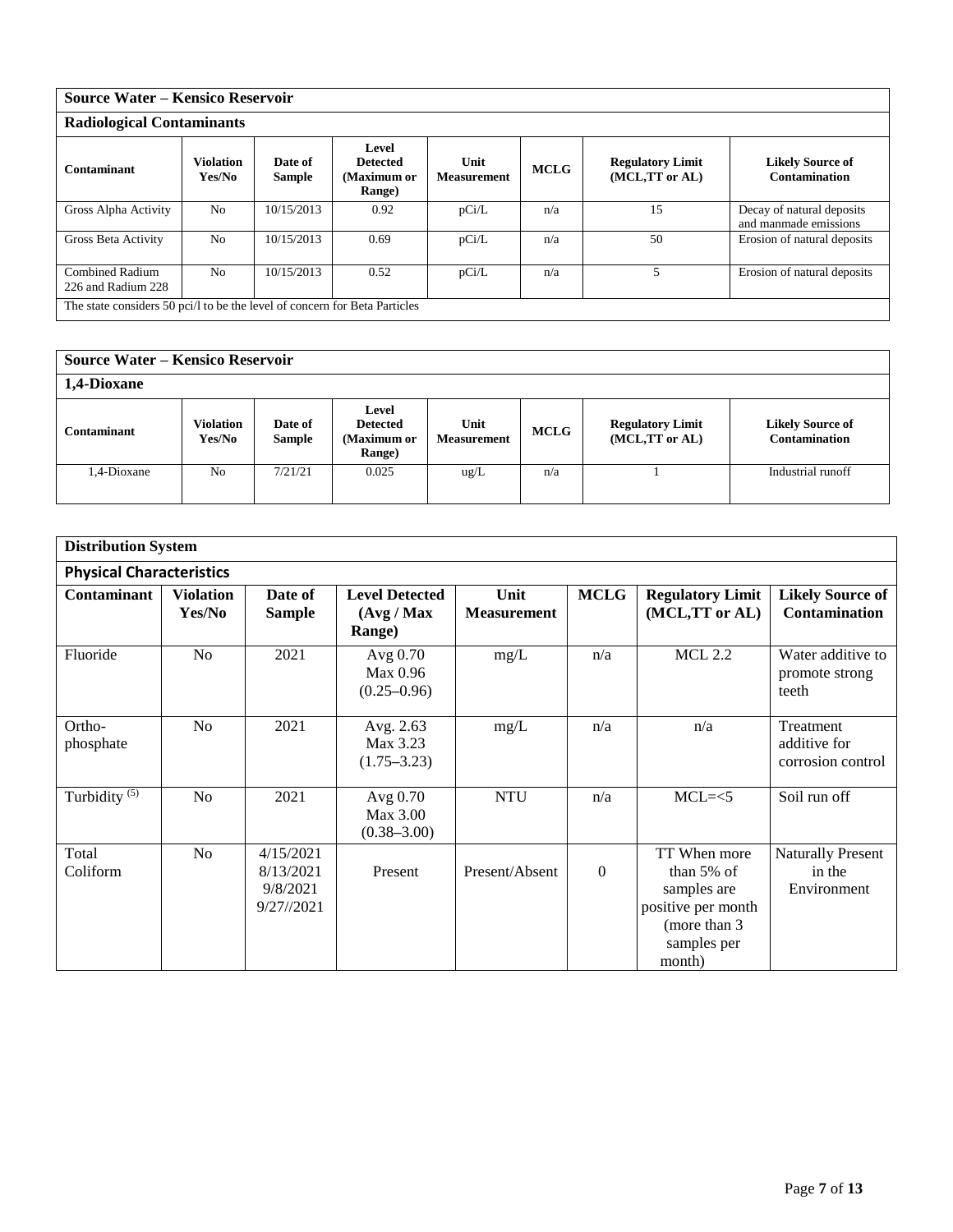|                                                  | <b>Distribution System</b> |                                       |                                                                                                       |                            |             |                                                 |                                                                  |  |  |  |  |  |
|--------------------------------------------------|----------------------------|---------------------------------------|-------------------------------------------------------------------------------------------------------|----------------------------|-------------|-------------------------------------------------|------------------------------------------------------------------|--|--|--|--|--|
| <b>Disinfection By-Products</b>                  |                            |                                       |                                                                                                       |                            |             |                                                 |                                                                  |  |  |  |  |  |
| <b>Contaminant</b>                               | <b>Violation</b><br>Yes/No | Date of<br><b>Sample</b>              | <b>Level Detected</b><br>(Avg / Max)<br><b>Range</b> )                                                | Unit<br><b>Measurement</b> | <b>MCLG</b> | <b>Regulatory</b><br>Limit<br>(MCL,TT or<br>AL) | <b>Likely</b><br><b>Source</b><br>of<br><b>Contaminat</b><br>ion |  |  |  |  |  |
| Total<br><b>Trihaomethanes</b><br>$(TTHM)^{(2)}$ | N <sub>0</sub>             | 1/2021<br>4/2021<br>7/2021<br>10/2021 | 32.17<br>$(21.80 - 43.0)^{(6)}$                                                                       | $\text{ug/L}$              | n/a         | 80                                              | By-products<br>of drinking<br>water                              |  |  |  |  |  |
| Haloacetic Acids<br>$(HAA5)^{(2)}$               | N <sub>o</sub>             | 1/2021<br>4/2021<br>7/2021<br>10/2021 | 41.55<br>$(32.00 - 48.00)^{(7)}$                                                                      | $\text{ug/L}$              | n/a         | 60                                              | disinfection<br>needed to<br>kill harmful<br>organisms.          |  |  |  |  |  |
|                                                  |                            |                                       | Contaminants monitored under interim enhanced surface water treatment rule (Disinfection By-Products) |                            |             |                                                 |                                                                  |  |  |  |  |  |

|                     | Distribution System - Lead And Copper |                          |                                                                                                                        |                                                   |                            |              |                                                    |                                                    |  |  |  |  |
|---------------------|---------------------------------------|--------------------------|------------------------------------------------------------------------------------------------------------------------|---------------------------------------------------|----------------------------|--------------|----------------------------------------------------|----------------------------------------------------|--|--|--|--|
| <b>Contaminant</b>  | <b>Violation</b><br>Yes/No            | Date of<br><b>Sample</b> | <b>Number of Sites</b><br><b>Above AL</b><br><b>Total Number of</b><br><b>Sites</b><br>(Range of Results)<br>Above AL) | Level<br><b>Detected</b><br>(Maximum<br>or Range) | Unit<br><b>Measurement</b> | <b>MCLG</b>  | <b>Regulatory</b><br>Limit<br>(MCL,TT<br>or $AL$ ) | <b>Likely Source</b><br>of<br><b>Contamination</b> |  |  |  |  |
| Lead <sup>(3)</sup> | N <sub>o</sub>                        | 6/2020<br>$-7/2020$      | $0$ of 30                                                                                                              | 2.24<br>$<1.0 - 3.17$                             | ug/L                       | $\mathbf{0}$ | AL 15.0<br>$\text{ug/L}$                           | Corrosion of                                       |  |  |  |  |
| $Copper^{(4)}$      | N <sub>0</sub>                        | 6/2020<br>$-7/2020$      | $0$ of 30                                                                                                              | 244<br>$< 25 - 368$                               | $\text{ug/L}$              | 1300         | AL 1300<br>$\text{ug/L}$                           | household<br>plumbing<br>systems                   |  |  |  |  |

| <b>Entry Point - Unregulated Contaminants</b> |                     |                                                   |                                                   |                            |             |                                                 |                                                    |  |  |  |  |
|-----------------------------------------------|---------------------|---------------------------------------------------|---------------------------------------------------|----------------------------|-------------|-------------------------------------------------|----------------------------------------------------|--|--|--|--|
| <b>Contaminant</b>                            | Violation<br>Yes/No | Date of<br><b>Sample</b>                          | Level<br><b>Detected</b><br>(Maximum<br>or Range) | Unit<br><b>Measurement</b> | <b>MCLG</b> | <b>Regulatory</b><br>Limit<br>(MCL,TT or<br>AL) | <b>Likely Source</b><br>оť<br><b>Contamination</b> |  |  |  |  |
| Manganese                                     | N <sub>o</sub>      | 10/16/2018<br>1/16/2019<br>4/17/2019<br>7/24/2019 | 12.66<br>$(8.19-18.9)$                            | $\text{ug/L}$              | n/a         | 300 MCL                                         | Naturally<br>occurring                             |  |  |  |  |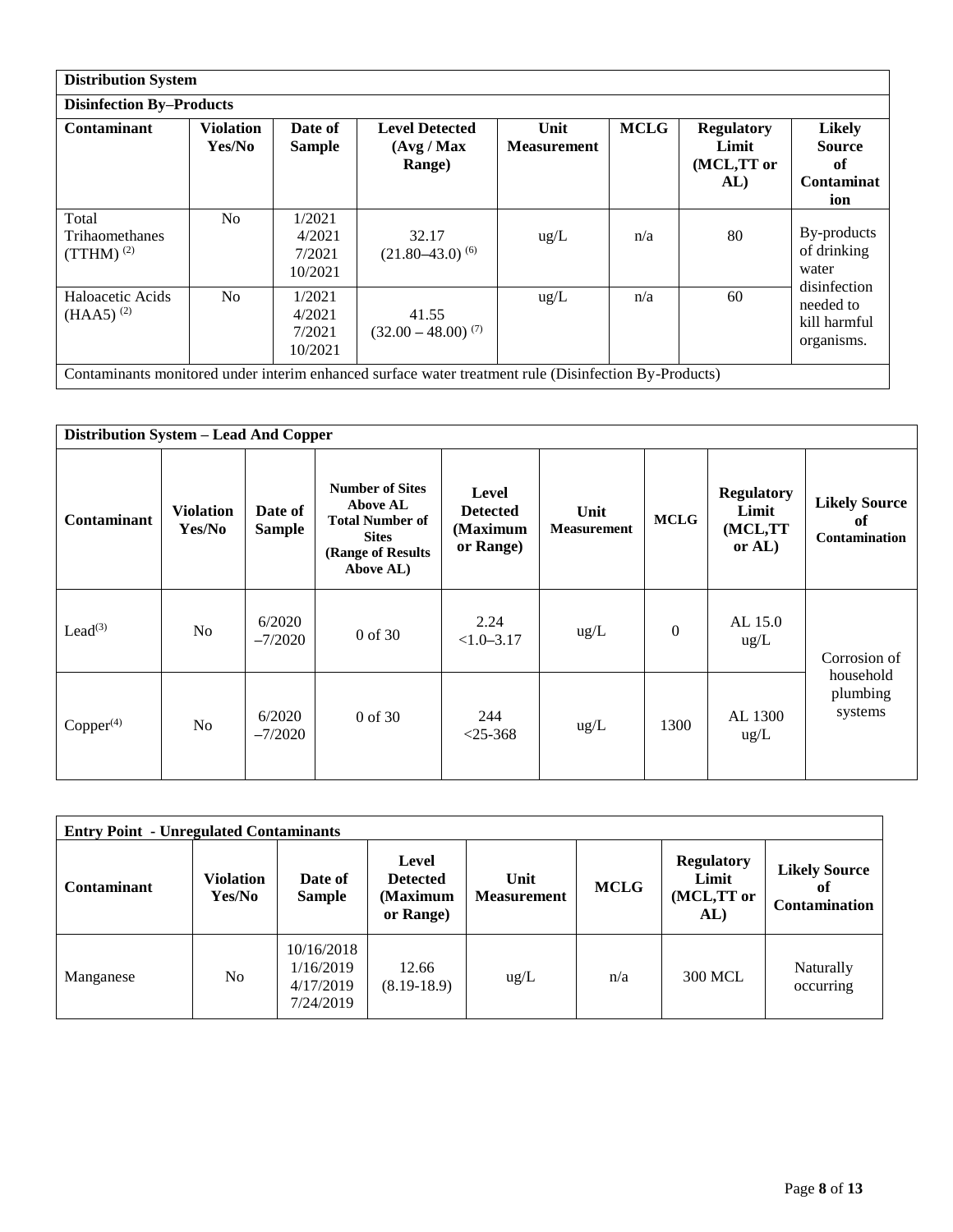| <b>Distribution System - Unregulated Contaminants</b>                                                 |                            |                                                   |                                        |                            |             |                                                 |                                                                   |
|-------------------------------------------------------------------------------------------------------|----------------------------|---------------------------------------------------|----------------------------------------|----------------------------|-------------|-------------------------------------------------|-------------------------------------------------------------------|
| <b>Contaminant</b>                                                                                    | <b>Violation</b><br>Yes/No | Date of<br><b>Sample</b>                          | Level<br>Detected (Avg<br>/ Max Range) | Unit<br><b>Measurement</b> | <b>MCLG</b> | <b>Regulatory</b><br>Limit<br>(MCL,TT or<br>AL) | Likely<br>Source of<br>Contaminati<br>on                          |
| Haloacetic Acids<br>(HAA5)                                                                            | N <sub>o</sub>             | 10/16/2018<br>1/16/2019<br>4/17/2019<br>7/24/2019 | 53.24<br>$(33.72 - 73.3)$              | $\frac{u g}{l}$            | n/a         | 60                                              | By-products                                                       |
| Haloacetic Acids<br>(HAA6BR)                                                                          | N <sub>o</sub>             | 10/16/2018<br>1/16/2019<br>4/17/2019<br>7/24/2019 | 3.47<br>$(2.33 - 5.23)$                | $\frac{u g}{l}$            | n/a         | n/a                                             | of drinking<br>water<br>disinfection<br>needed to kill<br>harmful |
| Haloacetic Acids<br>(HAA9)                                                                            | N <sub>o</sub>             | 10/16/2018<br>1/16/2019<br>4/17/2019<br>7/24/2019 | 56.69<br>$(33.16 - 76.42)$             | $\frac{u g}{l}$            | n/a         | n/a                                             | organisms.                                                        |
| Contaminants monitored under interim enhanced surface water treatment rule (Disinfection By-Products) |                            |                                                   |                                        |                            |             |                                                 |                                                                   |

Notes:

- (1) Sodium: Water containing more than 20 mg/1 of sodium should not be used for drinking by people on severely restricted sodium diets. Water containing more than 270 mg/1 of sodium should not be used for drinking by people on moderately restricted sodium diets.
- (2) This level represents the locational running average calculated annually from data collected
- (3) The level presented represents the  $90<sup>th</sup>$  percentile of the 30 sites tested. A percentile is a value on a scale of 100 that indicates the percent of a distribution that is equal to or below it. The  $90<sup>th</sup>$  percentile is equal to or greater than 90% of the lead values detected in your water system. The lead values ranged from less than 1.0 ug/1 to 3.17 ug/1. The 90<sup>th</sup> percentile was the 27<sup>th</sup> highest value (2.24 ug/1); all samples passed. Lead results greater than 15 ug/1= "Fail".
- (4) The level presented represents  $90<sup>th</sup>$  percentile of the 30 sites tested. A percentile is a value on a scale of 100 that indicates the percent of a distribution that is equal to or below it. The 90<sup>th</sup> percentile is equal to of greater than 90% of the copper values detected in your water system. The action level for copper was not exceeded at any of the 30 sites tested. The copper values ranged from less than 25 ug/1 to 368 ug/1. The 90<sup>th</sup> percentile was the  $27<sup>th</sup>$ highest value (244 ug/1); all samples passed. Copper results greater than  $1300 \text{ ug/l} =$  "Fail".
- (5) Turbidity is a measure of the cloudiness of the water. Our highest single turbidity measurement for the year occurred in August 2, 2021 (4 NTU). State regulations require that turbidity must always be below 5 NTU.
- (6) This level is the maximum locational running annual average for TTHM which occurred in the  $2<sup>nd</sup>$  Quarter of 2021
- (7) This level is the maximum locational running average for HAA5 which occurred in the 1st quarter of 2021.

## **Definitions:**

*Maximum Contaminant Level (MCL)*: The highest level of a contaminant that is allowed in drinking water. MCLs are set as close to the MCLGs as feasible.

*Maximum Contaminant Level Goal (MCLG)*: The level of a contaminant in drinking water below which there is no known or expected risk to health. MCLGs allow for a margin of safety.

*Maximum Residual Disinfectant Level (MRDL)*: The highest level of a disinfectant allowed in drinking water. There is convincing evidence that addition of a disinfectant is necessary for control of microbial contaminants. *Maximum Residual Disinfectant Level Goal (MRDLG)*: The level of a drinking water disinfectant below which there is no known or expected risk to health. MRDLGs do not reflect the benefits of the use of disinfectants to control microbial contamination.

*Action Level (AL)*: The concentration of a contaminant which, if exceeded, triggers treatment or other requirements which a water system must follow.

*Treatment Technique (TT)*: A required process intended to reduce the level of a contaminant in drinking water.

*Level 1 Assessment:* A Level 1 assessment is an evaluation of the water system to identify potential problems and determine, if possible, why total coliform bacteria have been found in our water system.

*Level 2 Assessment:* A Level 2 assessment is an evaluation of the water system to identify potential problems and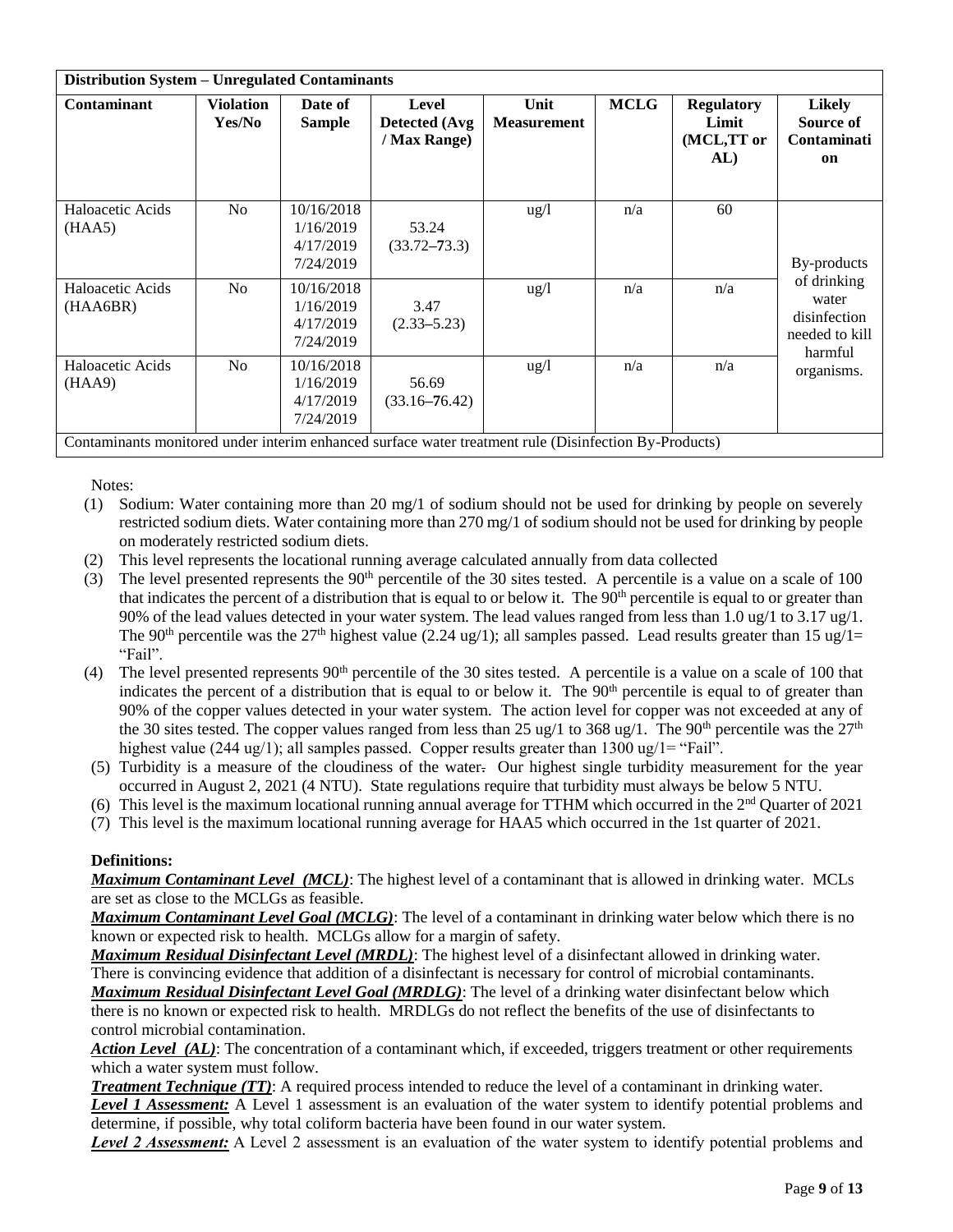determine, if possible, why an *E. coli* MCL violation has occurred and/or why total coliform bacteria have been found in our water system on multiple occasions.

*Non-Detects (ND)*: Laboratory analysis indicates that the constituent is not present.

*Nephelometric Turbidity Unit (NTU)*: A measure of the clarity of water. Turbidity in excess of 5 NTU is just noticeable to the average person.

*Milligrams per liter (mg/l)*: Corresponds to one part of liquid in one million parts of liquid (parts per million - ppm). *Micrograms per liter (ug/l)*: Corresponds to one part of liquid in one billion parts of liquid (parts per billion - ppb). *Nanograms per liter (ng/l)*: Corresponds to one part of liquid to one trillion parts of liquid (parts per trillion - ppt). *Picograms per liter (pg/l)*: Corresponds to one part per of liquid to one quadrillion parts of liquid (parts per quadrillion – ppq).

*Picocuries per liter (pCi/L)*: A measure of the radioactivity in water.

*Millirems per year (mrem/yr)*: A measure of radiation absorbed by the body.

*Million Fibers per Liter (MFL)*: A measure of the presence of asbestos fibers that are longer than 10 micrometers. *Not Applicable:* **(n/a)** 

## **WHAT DOES THIS INFORMATION MEAN?**

As you can see by the table, our system had no violations. We have learned through our testing that some contaminants have been detected; however, these contaminants were detected below the level allowed by the State. Although the action level for lead was not exceeded, we are required to present the following information on lead in drinking water:

If present, elevated levels of lead can cause serious health problems, especially for pregnant women, infants, and young children. It is possible that lead levels at your home may be higher than at other homes in the community as a result of materials used in your home's plumbing. White Plains is responsible for providing high quality drinking water, but cannot control the variety of materials used in plumbing components. When your water has been sitting for several hours, you can minimize the potential for lead exposure by flushing your tap for 30 seconds to 2 minutes before using water for drinking or cooking. If you are concerned about lead in your water, you may wish to have your water tested. Information on lead in drinking water, testing methods, and steps you can take to minimize exposure is available from the Safe Drinking Water Hotline (1-800-426-4791) or at http://www.epa.gov/safewater/lead.

## **IS OUR WATER SYSTEM MEETING OTHER RULES THAT GOVERN OPERATIONS?**

During 2021, our system was in compliance with applicable State drinking water operating, monitoring and reporting requirements.

## Variances, Exemptions, Administrative or Judicial Orders:

The Surface Water Treatment Rule (SWTR) required that all water suppliers drawing water from a surface water source provide filtration by June 29, 1993. After implementing a Watershed Protection Plan, the City of New York has been granted Filtration Avoidance. Early in 1997 the City of New York was granted a long term exemption from the filtration requirement by the U.S. Environmental Protection Agency and the New York State Department of Health for the Catskill source south of Kensico and the Delaware source. The City was granted this exemption based on the exceptional quality of the raw water and the continued demonstration that the City can protect the water at its source. The SWTR requires that treatment for unfiltered surface water sources must achieve at least a 99.9 percent inactivation of Giardia Lamblia cycts and 99.99 percent inactivation of enteric viruses.

In 1994, The City of White Plains completed the installation of improvements required to achieve the required contact time.

## **INFORMATION ON CRYPTOSPORIDIUM**

Cryptosporidium is a microbial pathogen found in surface water and ground water under the influence of surface water. Although filtration removes Cryptosporidium, the most commonly-used filtration methods cannot guarantee 100 percent removal. Ingestion of Cryptosporidium may cause Cryptosporidiosis, a gastrointestinal infection. Symptoms of infection include nausea, diarrhea, and abdominal cramps. Most healthy individuals can overcome disease within a few weeks. However, immuno-compromised people are at greater risk of developing life-threatening illness. However, immune-compromised people are at greater risk of developing life threatening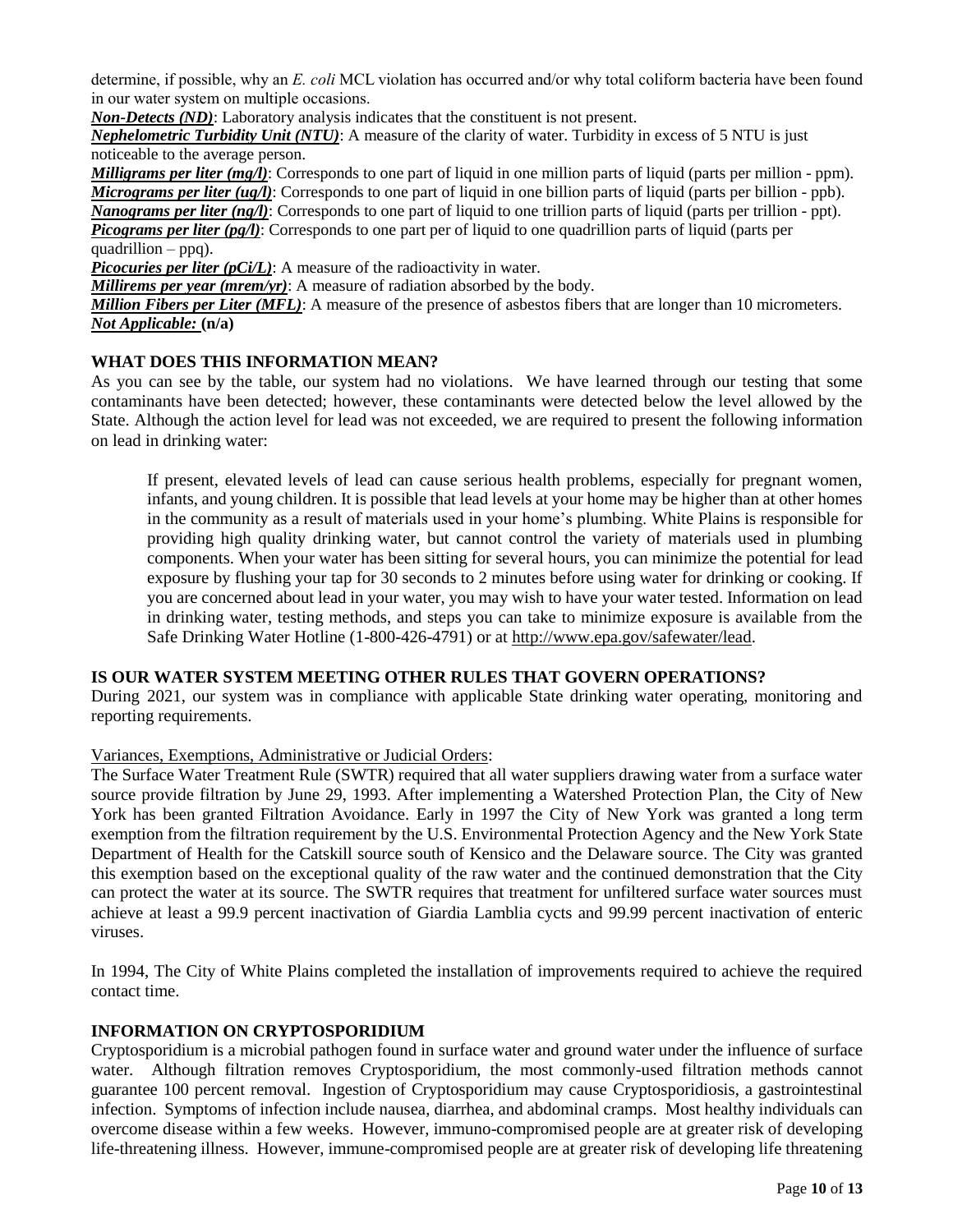illness. We encourage immuno-compromised individuals to consult their health care provider regarding appropriate precautions to take to avoid infection. Cryptosporidium must be ingested to cause disease, and it may be spread through means other than drinking water. In 2021, the City of New York Department of Environmental Protection (which sells us 100% of our raw water) collected 53 routine samples from the Delaware Aqueduct and analyzed them for Cryptosporidium oocysts using Method 1623HV. Of the 53 routine samples, they report that (3) three were positive for Cryptosporidium (0 to 1 oocysts/50L).

## **INFORMATION ON GIARDIA**

Giardia is a microbial pathogen present in varying concentrations in many surface waters and groundwater under the influence of surface water. Giardia is removed/inactivated through a combination of filtration and disinfection or by disinfection. The source water is disinfected prior to reaching our distribution system of remove/inactive the Giardia cyst. Current test methods do not allow us to determine if the organisms are dead or if they are capable of causing disease. Ingestion of Giardia may cause giardiasis, an intestinal illness. People exposed to Giardia may experience mild or severe diarrhea, or in some instances no symptoms at all. Fever is rarely present. Occasionally, some individuals will have chronic diarrhea over several weeks or a month, with significant weight loss. Giardiasis can be treated with anti-parasitic medication. Individuals with weakened immune systems should consult with their health care providers about what steps would best reduce their risks of becoming infected with Giardiasis. Individuals who think that they may have been exposed to Giardiasis should contact their health care providers immediately. The Giardia parasite is passed in the feces of an infected person or animal and may contaminate water or food. Person to person transmission may also occur in day care centers or other settings where hand washing practices are poor. In 2020, the City of New York Department of Environmental Protection (which sells us 100% of our raw water) collected 53 routine samples from the Delaware Aqueduct and analyzed them for Giardia using EPA Method 1623.1. Of the 53 routine samples, they report that 70 were positive for Giardia (0 to 17 cysts/50L).

## **INFORMATION ON FLUORIDE ADDITION**

Our system is one of the many drinking water systems in New York State that provides drinking water with a controlled, low level of fluoride for consumer dental health protection. According to the United States Centers for Disease Control, fluoride is very effective in preventing cavities when present in drinking water at a properly controlled level. To ensure that the fluoride supplement in your water provides optimal dental protection, we monitor fluoride levels on a daily basis to make sure fluoride is maintained at a target level of 0.7 mg/l. During 2021 monitoring showed that fluoride levels in your water were within 0.1 mg/l of the target level for 99% of the time. None of the monitoring results showed fluoride at levels that approach the 2.2 mg/1 MCL for fluoride.

# **DO I NEED TO TAKE SPECIAL PRECAUTIONS?**

Although our drinking water met or exceeded state and federal regulations, some people may be more vulnerable to disease causing microorganisms or pathogens in drinking water than the general population. Immunocompromised persons such as persons with cancer undergoing chemotherapy, persons who have undergone organ transplants, people with HIV/AIDS or other immune system disorders, some elderly, and infants can be particularly at risk from infections. These people should seek advice from their health care provider about their drinking water. EPA/CDC guidelines on appropriate means to lessen the risk of infection by Cryptosporidium, Giardia and other microbial pathogens are available from the Safe Drinking Water Hotline (800-426-4791).

# **INFORMATION FOR NON-ENGLISH SPEAKING RESIDENTS**

## **Spanish**

Este informe contiene información muy importante sobre su agua beber. Tradúzcalo ó hable con alguien que lo entienda bien.

## **ISO RATING**

The Insurance Service Office, Inc. (ISO) is an independent company that serves companies, communities, fire departments, insurance regulators, and others by providing information about risk. ISO has a team of experts who collect information about municipal fire suppression and water supply and distribution efforts throughout the United States (over 44,000 fire protection areas have been evaluated and classified.) Both National Fire Protection Association and the American Water Works Association standards are applied. The water supply system portion of this Public Protection Classification (PPC) report and rating comprises 40% of the final grade. We are proud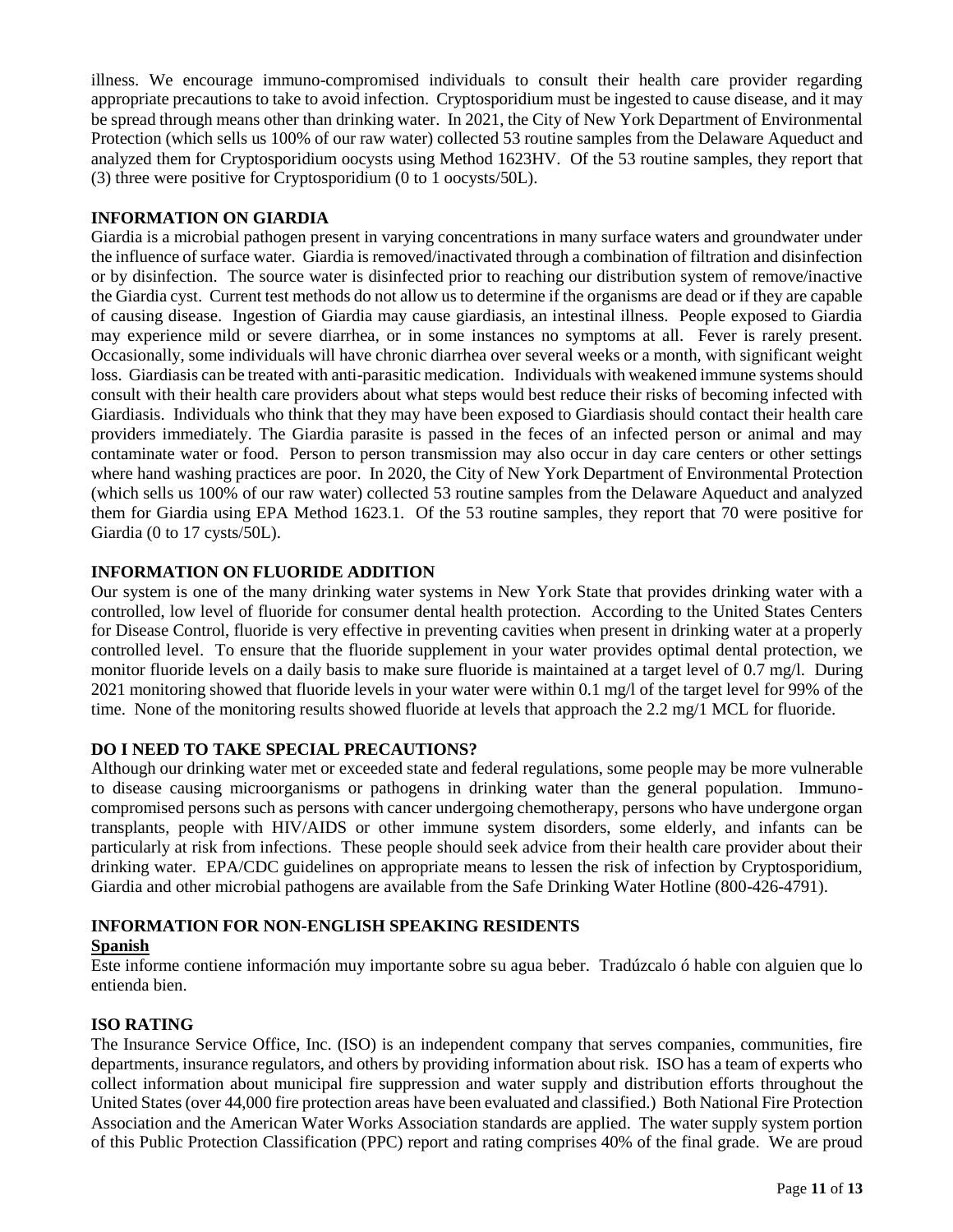to say that in the last evaluation, our City of White Plains Public Works Water Bureau scored 38.55 points out of a possible 40. When combined with the City of White Plains Public Safety Fire Bureau, accounting for the remaining 60% of the rating, a total score of 92.3 (against a 100 point maximum) was achieved. This resulted in the City of White Plains having a final PPC number of "1". In New York State, out of approximately 2,000 rating studies, only the City of White Plains and one other municipality achieved this highest rating of "1", on a scale of "1" to "10"!

# **WHY SAVE WATER AND HOW TO AVOID WASTING IT?**

Although our system has an adequate amount of water to meet present and future demands, there are a number of reasons why it is important to conserve water:

- Saving water saves energy and some of the costs associated with both of these necessities of life;
- Saving water reduces the cost of energy required to pump water and the need to construct costly new wells, pumping systems and water towers; and
- Saving water lessens the strain on the water system during a dry spell or drought, helping to avoid severe water use restrictions so that essential firefighting needs are met.

You can play a role in conserving water by becoming conscious of the amount of water your household is using, and by looking for ways to use less whenever you can. It is not hard to conserve water. Conservation tips include:

- Automatic dishwashers use 15 gallons for every cycle, regardless of how many dishes are loaded. So get a run for your money and load it to capacity.
- $\bullet$  Turn off the tap when brushing your teeth.
- Check every faucet in your home for leaks. Just a slow drip can waste 15 to 20 gallons a day. Fix it and you can save almost 6,000 gallons per year.
- Check your toilets for leaks by putting a few drops of food coloring in the tank, watch for a few minutes to see if the color shows up in the bowl. It is not uncommon to lose up to 100 gallons a day from one of these otherwise invisible toilet leaks. Fix it and you save more than 30,000 gallons a year.
- Use your water meter to detect hidden leaks. Simply turn off all taps and water using appliances, then check the meter after 15 minutes. If it moved, you have a leak.

# **WATER SYSTEM IMPROVEMENTS**

# **In 2021, we completed or continued the following:**

- 1. Installation of new water main valves and hydrants throughout the City
- 2. Continued with the City's Annual Leak Survey to monitor for underground water main leaks
- 3. Completed our annual Hydrant Flushing and Water Main Valve Maintenance Program
- 4. Continued Construction of two (2) 4 million Portland cement concrete water storage tanks and the 24-inch transmission water main to and from the tanks
- 5. Continued design of a new water treatment facility for the OSPS Wells and Reservoirs No.1 and No. 2

## **In 2022, we are completing and/or planning the following capital improvements:**

- 1. Upgrade of SCADA System
- 2. Watershed security upgrades
- 3. Replace large diameter water main valves throughout the City
- 4. Replace miscellaneous water lines throughout the City
- 5. Continue Construction of two (2) 4 million gallon Portland cement concrete water storage tanks and the 24 inch transmission water main to and from the tanks
- 6. Update record utilities mapping and upgrade existing City GIS (Geographic Information System) database

# **CLOSING**

Thank you for allowing us to continue to provide your family with quality drinking water this year. We ask that all our customers help us protect our water sources, which are the heart of our community and our way of life.

If you have any questions or comments, please do not hesitate to contact our office at (914) 422-1220.